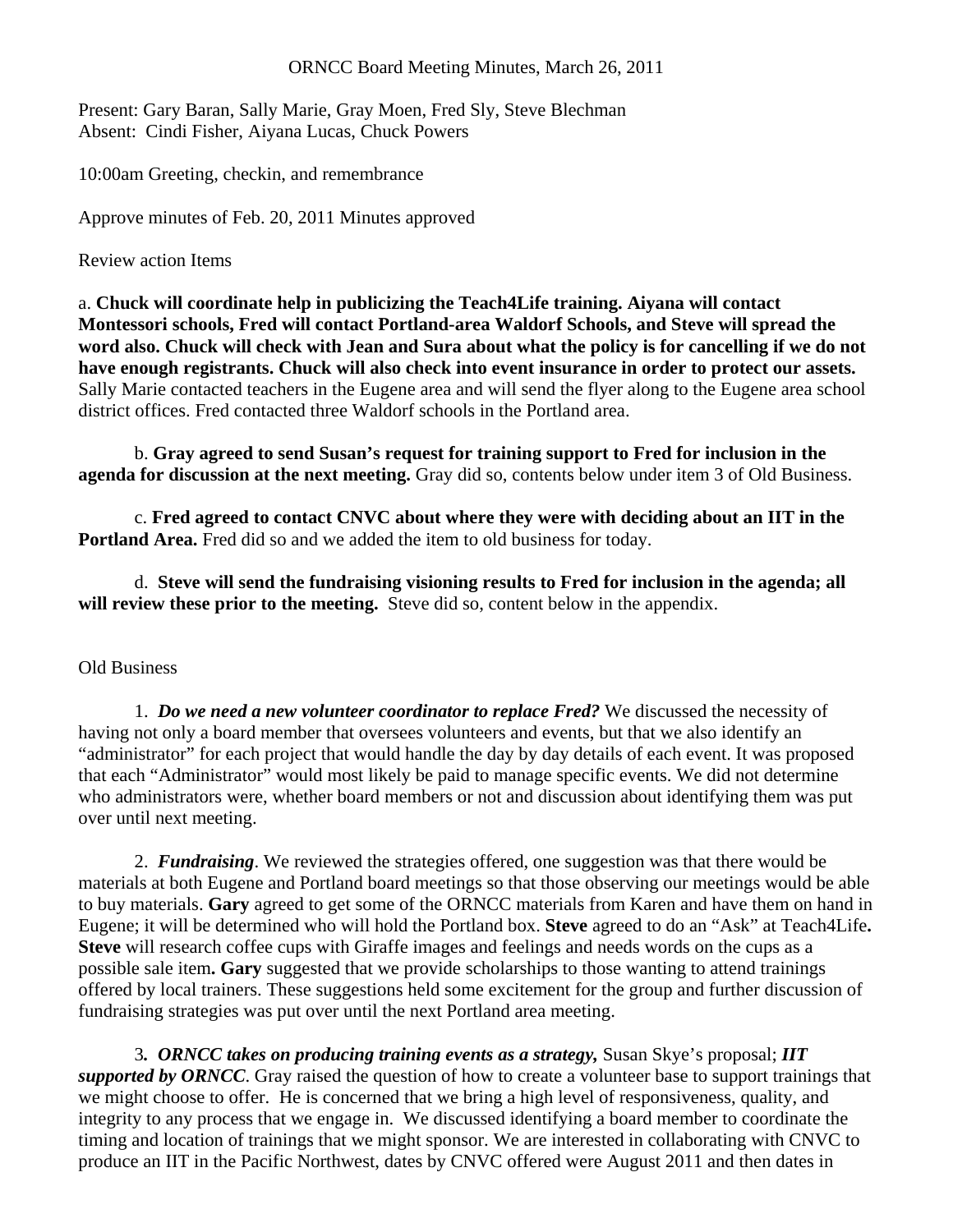2012, as long as we are clear and confident that we have the resource base to confidently service what we offer. Susan Skye and Jeff Brown had requested that ORNCC provide support for their training by (1) finding a venue, getting info and sending it to Jeff so he can book the gig; (2) do marketing with email contacts, flyers, and personal contacts; (3) provide an onsite volunteer to help at the workshop, provide info on transportation to the location, and deal with any problems; and (4) organize airport shuttles if needed. The board agreed that we would not take on Susan Skye's offering at this time, and that developing a volunteer base would be our first priority and once we have base to draw from we would begin to promote other workshops.

4. *Restorative Justice as an ORNCC proposed project* including the idea of offering trainings in Restorative Circles as a specific strategy to express our intentions. We discussed the idea of a Restorative Justice Project and agreed that we found the idea highly desirable because it addressed so many of the values that we have as an organization. We decided that at this time we do not have the human resources to produce workshops of any kind. We agreed that we would work on the support basis of our organization and bring back the idea of forming a restorative justice project in the future.

5. *Teach for life Report* Chuck sent an email message describing that fewer than ten people are currently registered for the institute. We talked about how to best get the word out especially at this late date. **Gray will explore with Chuck how to reach district teachers. Sally agreed to help contact instructors in her area.** 

## New Business

 1. *ORNCC relationship to the Oregon Prison Project*. We decided that we want to explore a possible increasingly integrated relationship between ORNCC and OPP. We agreed that there is potential for developing new trainers, especially should we decide to provide support for those who are on the CNVC certification track. This vision incorporates preparing trainers to offer parenting and education series in an effort to keep people from entering the justice system to begin with. Included in this vision is that restorative justice becomes an overarching approach to justice. We agreed to table this proposal until the next full meeting in Portland.

 2. *Handling complaints made to ORNCC about Oregon Trainers*. We agreed that any complaint made to the board should receive a response from someone on the board. However what response is evoked will be determined on a case by case basis. Complaints about certified trainers will be referred to CNVC. In the future we might be willing to offer restorative circles for those who would like a venue in which to vent their concerns. We coined the term, "*e*-Vent", which is envisioned to be an electronic site that allows being heard for your pain.

 3. *Responding to donations made to ORNCC*. Gary proposed that we develop a donation response strategy. He stated that the policy could contain three responses, a letter, a phone call, and listing in the newsletter. We agreed that when donations are received that the contact information of the donors will be forwarded to the board president who will send thank you letters to the donors. **Steve** offered to create a donor list from the contact information sent to him. Donors will be honored annually in the newsletter. We also agreed to have clear and prioritized fundraising objectives before we appeal for funds. **Gary and Sally** agreed to create a list of such objectives for board consideration.

## Closing

Appendix: Fund raising message from Steve.

**1**. The fundraising subcommittee met via conference call. We brainstormed and came up with a dozen